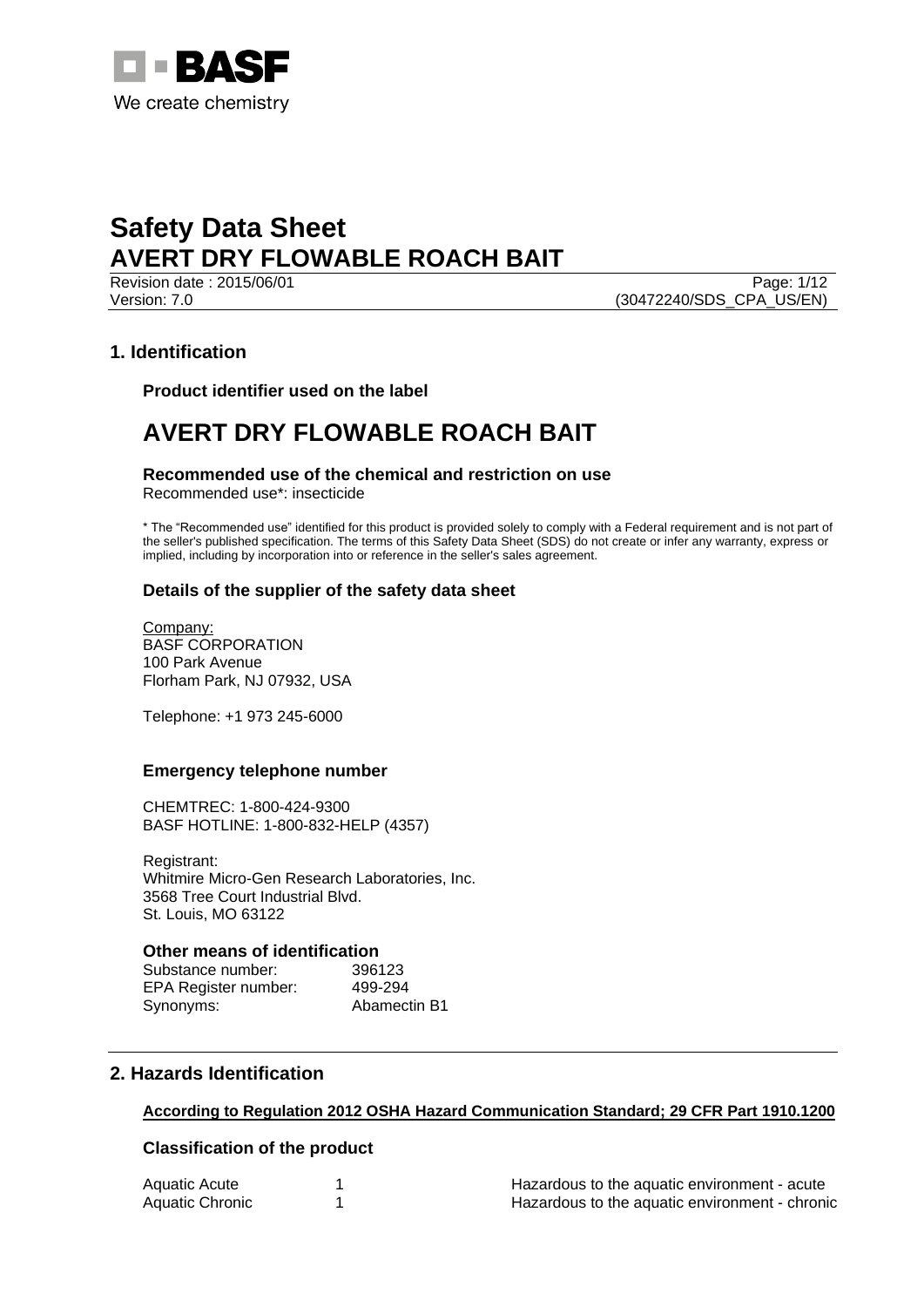## **Label elements**

The product does not require a hazard warning label in accordance with GHS criteria.

## **Hazards not otherwise classified**

Labeling of special preparations (GHS):

This product is not combustible in the form in which it is shipped by the manufacturer, but may form a combustible dust through downstream activities (e.g. grinding, pulverizing) that reduce its particle size.

#### **According to Regulation 1994 OSHA Hazard Communication Standard; 29 CFR Part 1910.1200**

#### **Emergency overview**

CAUTION: KEEP OUT OF REACH OF CHILDREN. KEEP OUT OF REACH OF DOMESTIC ANIMALS. HARMFUL IF SWALLOWED. HARMFUL IF INHALED. HARMFUL IF ABSORBED THROUGH SKIN. Avoid inhalation of dusts. Avoid contact with the skin, eyes and clothing. Wash thoroughly after handling.

## **3. Composition / Information on Ingredients**

## **According to Regulation 2012 OSHA Hazard Communication Standard; 29 CFR Part 1910.1200**

**CAS Number Weight % Chemical name** 71751-41-2 0.05 % Abamectin

## **According to Regulation 1994 OSHA Hazard Communication Standard; 29 CFR Part 1910.1200**

| <b>CAS Number</b> | Weight %   | <b>Chemical name</b>    |
|-------------------|------------|-------------------------|
| 71751-41-2        | $0.05 \%$  | Abamectin               |
|                   | $99.05 \%$ | Proprietary ingredients |

## **4. First-Aid Measures**

## **Description of first aid measures**

#### **General advice:**

First aid providers should wear personal protective equipment to prevent exposure. Remove contaminated clothing. Move person to fresh air. If person is not breathing, call 911 or ambulance, then give artificial respiration, preferably mouth-to-mouth if possible. Call a poison control center or physician for treatment advice. Have the product container or label with you when calling a poison control center or doctor or going for treatment.

#### **If inhaled:**

Remove the affected individual into fresh air and keep the person calm.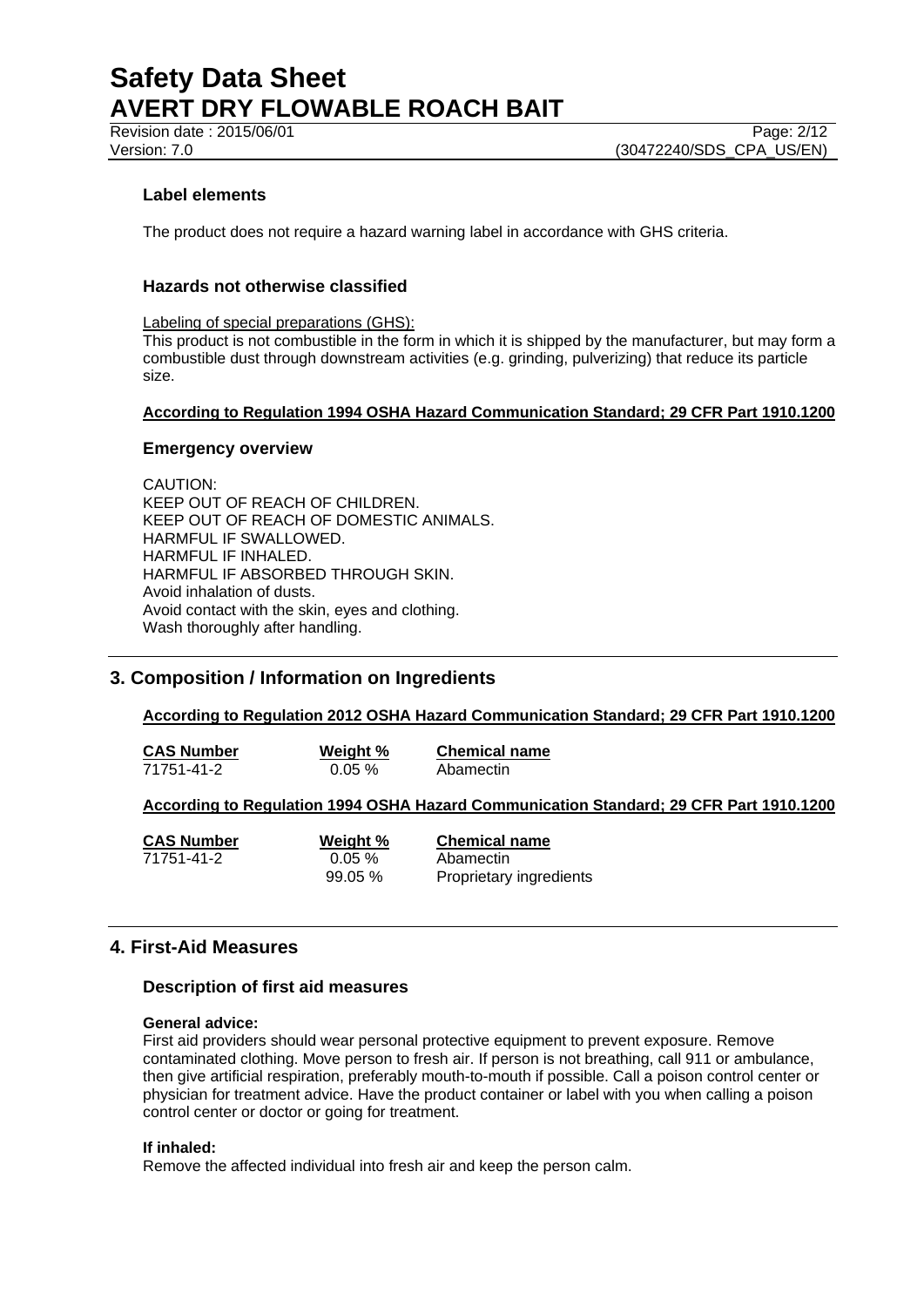Revision date : 2015/06/01 Page: 3/12<br>Version: 7.0 (30472240/SDS\_CPA\_US/EN) (30472240/SDS CPA US/EN)

#### **If on skin:**

Rinse skin immediately with plenty of water for 15 - 20 minutes.

#### **If in eyes:**

Hold eyes open and rinse slowly and gently with water for 15 to 20 minutes. Remove contact lenses, if present, after first 5 minutes, then continue rinsing.

#### **If swallowed:**

Have person sip a glass of water if able to swallow. Do not induce vomiting. Never induce vomiting or give anything by mouth if the victim is unconscious or having convulsions.

#### **Most important symptoms and effects, both acute and delayed**

Symptoms: No significant reaction of the human body to the product known.

#### **Indication of any immediate medical attention and special treatment needed**

Note to physician

Treatment: Symptomatic treatment (decontamination, vital functions).

## **5. Fire-Fighting Measures**

#### **Extinguishing media**

Suitable extinguishing media: dry powder, carbon dioxide, water spray

#### **Special hazards arising from the substance or mixture**

Hazards during fire-fighting: carbon monoxide, carbon dioxide, If product is heated above decomposition temperature, toxic vapours will be released. The substances/groups of substances mentioned can be released in case of fire.

#### **Advice for fire-fighters**

Protective equipment for fire-fighting: Firefighters should be equipped with self-contained breathing apparatus and turn-out gear.

#### **Further information:**

Evacuate area of all unnecessary personnel. Contain contaminated water/firefighting water. Do not allow to enter drains or waterways. Dusty conditions may ignite explosively in the presence of an ignition source causing flash fire.

## **6. Accidental release measures**

Further accidental release measures:

Avoid dispersal of dust in the air (i.e., clearing dust surfaces with compressed air). Avoid the formation and build-up of dust - danger of dust explosion. Dust in sufficient concentration can result in an explosive mixture in air. Handle to minimize dusting and eliminate open flame and other sources of ignition.

#### **Personal precautions, protective equipment and emergency procedures**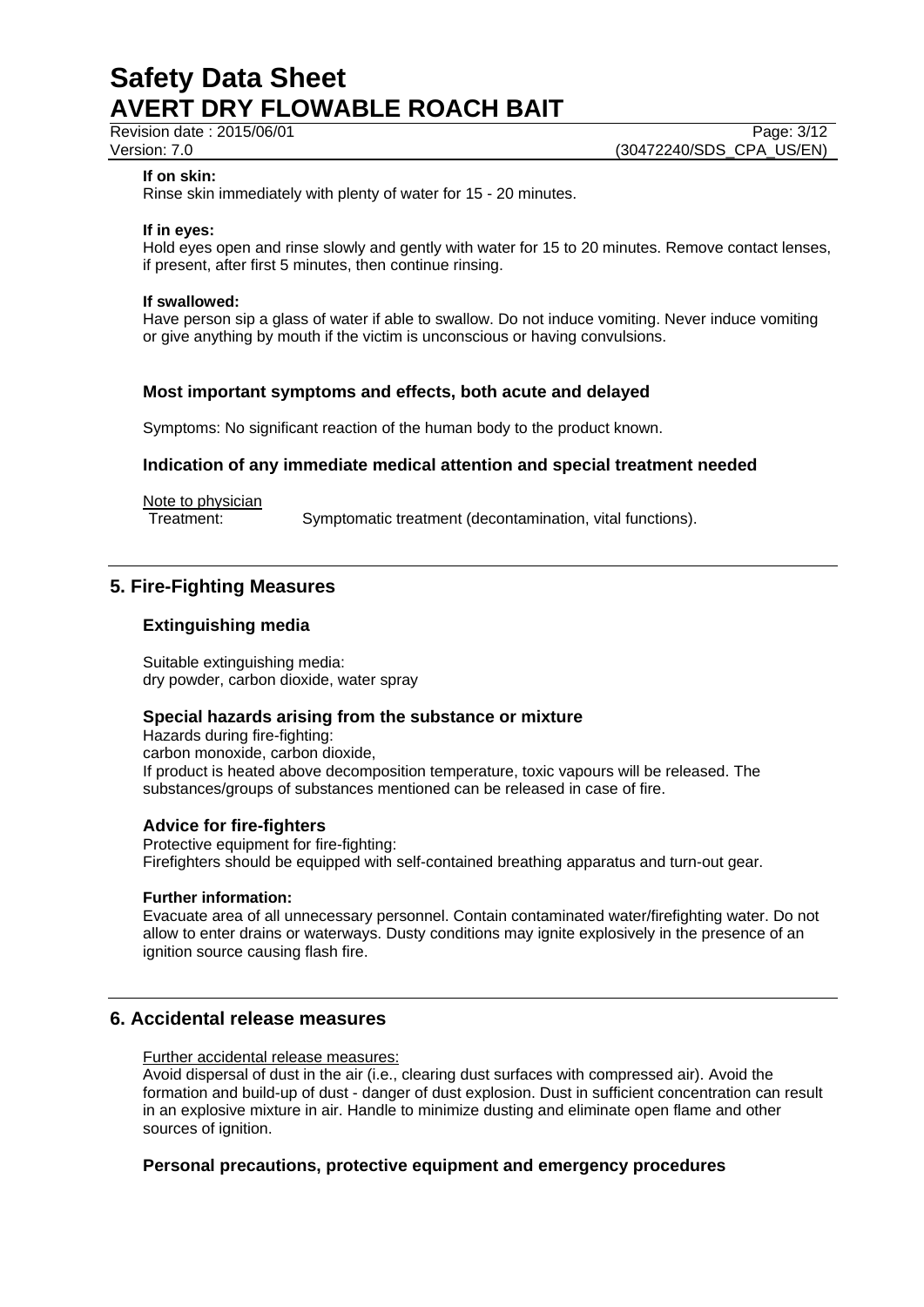Revision date : 2015/06/01 Page: 4/12

Version: 7.0 (30472240/SDS\_CPA\_US/EN)

Take appropriate protective measures. Clear area. Shut off source of leak only under safe conditions. Extinguish sources of ignition nearby and downwind. Ensure adequate ventilation. Wear suitable personal protective clothing and equipment.

## **Environmental precautions**

Do not discharge into the subsoil/soil. Do not discharge into drains/surface waters/groundwater. Contain contaminated water/firefighting water. A spill of or in excess of the reportable quantity requires notification to state, local and national emergency authorities. This product is not regulated by CERCLA ('Superfund').

## **Methods and material for containment and cleaning up**

Dike spillage. Sweep/shovel up. Avoid raising dust. Use wet cleaning methods when applicable. Place into suitable containers for reuse or disposal in a licensed facility. Spilled substance/product should be recovered and applied according to label rates whenever possible. If application of spilled substance/product is not possible, then spills should be contained, solidified, and placed in suitable containers for disposal. After decontamination, spill area can be washed with water. Collect wash water for approved disposal.

## **7. Handling and Storage**

## **Precautions for safe handling**

RECOMMENDATIONS ARE FOR MANUFACTURING, COMMERCIAL BLENDING, AND PACKAGING WORKERS. PESTICIDE APPLICATORS & WORKERS must refer to the Product Label and Directions for Use attached to the product. Provide good ventilation of working area (local exhaust ventilation if necessary). Keep away from sources of ignition - No smoking. Keep container tightly sealed. Protect against heat. Handle and open container with care. Do not open until ready to use. Once container is opened, content should be used as soon as possible. Provide means for controlling leaks and spills. Follow label warnings even after container is emptied. The substance/ product may be handled only by appropriately trained personnel. Avoid all direct contact with the substance/product. Avoid contact with the skin, eyes and clothing. Avoid inhalation of dusts/mists/vapours. Wear suitable personal protective clothing and equipment.

## Protection against fire and explosion:

The relevant fire protection measures should be noted. Fire extinguishers should be kept handy. Avoid all sources of ignition: heat, sparks, open flame. Avoid extreme heat. Ground all transfer equipment properly to prevent electrostatic discharge. Electrostatic discharge may cause ignition. Avoid dust formation. Dust in sufficient concentration can result in an explosive mixture in air. Handle to minimize dusting and eliminate open flame and other sources of ignition. Routine housekeeping should be instituted to ensure that dusts do not accumulate on surfaces. Dry powders can build static electricity charges when subjected to the friction of transfer and mixing operations. Provide adequate precautions, such as electrical grounding and bonding, or inert atmospheres. Refer to NFPA 654, Standard for the Prevention of Fire and Dust Explosions from the Manufacturing, Processing, and Handling of Combustible Particulate Solids (2013 Edition) for safe handling.

## **Conditions for safe storage, including any incompatibilities**

Segregate from incompatible substances. Segregate from foods and animal feeds. Segregate from textiles and similar materials.

Further information on storage conditions: Keep only in the original container in a cool, dry, wellventilated place away from ignition sources, heat or flame. Protect containers from physical damage. Protect against contamination. The authority permits and storage regulations must be observed.

## Storage stability:

May be kept indefinitely if stored properly.

If an expiry date is mentioned on the packaging/label this takes priority over the statements on storage duration in this safety data sheet.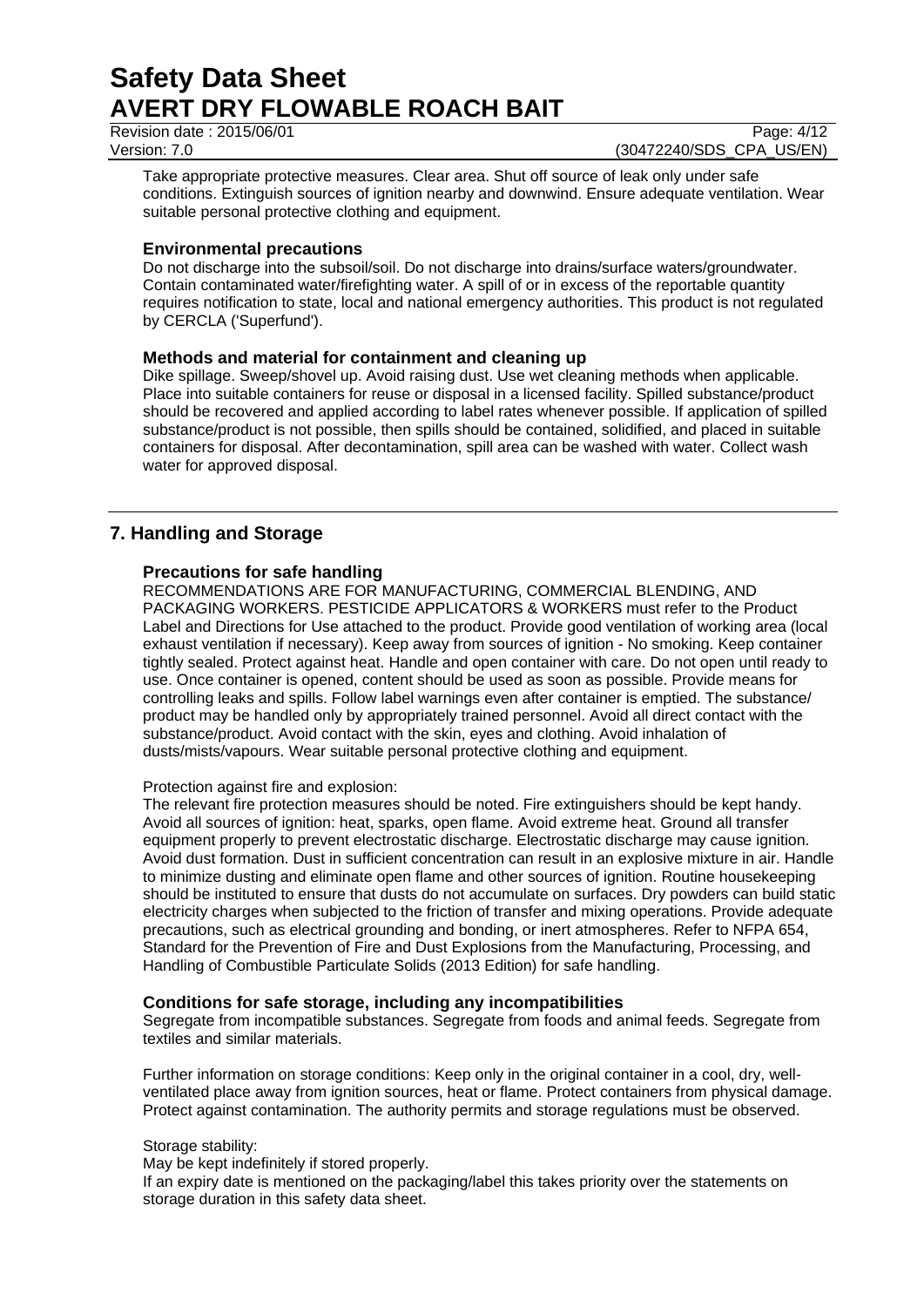Revision date : 2015/06/01 Page: 5/12

## **8. Exposure Controls/Personal Protection**

#### **Users of a pesticidal product should refer to the product label for personal protective equipment requirements.**

No occupational exposure limits known.

#### **Advice on system design:**

Whenever possible, engineering controls should be used to minimize the need for personal protective equipment. It is recommended that all dust control equipment such as local exhaust ventilation and material transport systems involved in handling of this product contain explosion relief vents or an explosion suppression system or an oxygen deficient environment. Ensure that dusthandling systems (such as exhaust ducts, dust collectors, vessels, and processing equipment) are designed in a manner to prevent the escape of dust into the work area (i.e., there is no leakage from the equipment). Use only appropriately classified electrical equipment and powered industrial trucks.

#### **Personal protective equipment**

#### **RECOMMENDATIONS FOR MANUFACTURING, COMMERCIAL BLENDING, AND PACKAGING WORKERS:**

#### **Respiratory protection:**

Wear respiratory protection if ventilation is inadequate. Breathing protection if breathable aerosols/dust are formed.

#### **Hand protection:**

Chemical resistant protective gloves, Protective glove selection must be based on the user's assessment of the workplace hazards.

#### **Eye protection:**

Safety glasses with side-shields. Tightly fitting safety goggles (chemical goggles). Wear face shield if splashing hazard exists.

#### **Body protection:**

Body protection must be chosen depending on activity and possible exposure, e.g. head protection, apron, protective boots, chemical-protection suit.

#### **General safety and hygiene measures:**

RECOMMENDATIONS FOR MANUFACTURING, COMMERCIAL BLENDING, AND PACKAGING WORKERS Wear long sleeved work shirt and long work pants in addition to other stated personal protective equipment. Work place should be equipped with a shower and an eye wash. Handle in accordance with good industrial hygiene and safety practice. Personal protective equipment should be decontaminated prior to reuse. Gloves must be inspected regularly and prior to each use. Replace if necessary (e.g. pinhole leaks). Take off immediately all contaminated clothing. Store work clothing separately. Hands and/or face should be washed before breaks and at the end of the shift. No eating, drinking, smoking or tobacco use at the place of work. Keep away from food, drink and animal feeding stuffs.

## **9. Physical and Chemical Properties**

Form: powder Odour: mild, of yeast Colour: brown

Odour threshold: Not determined due to potential health hazard by inhalation.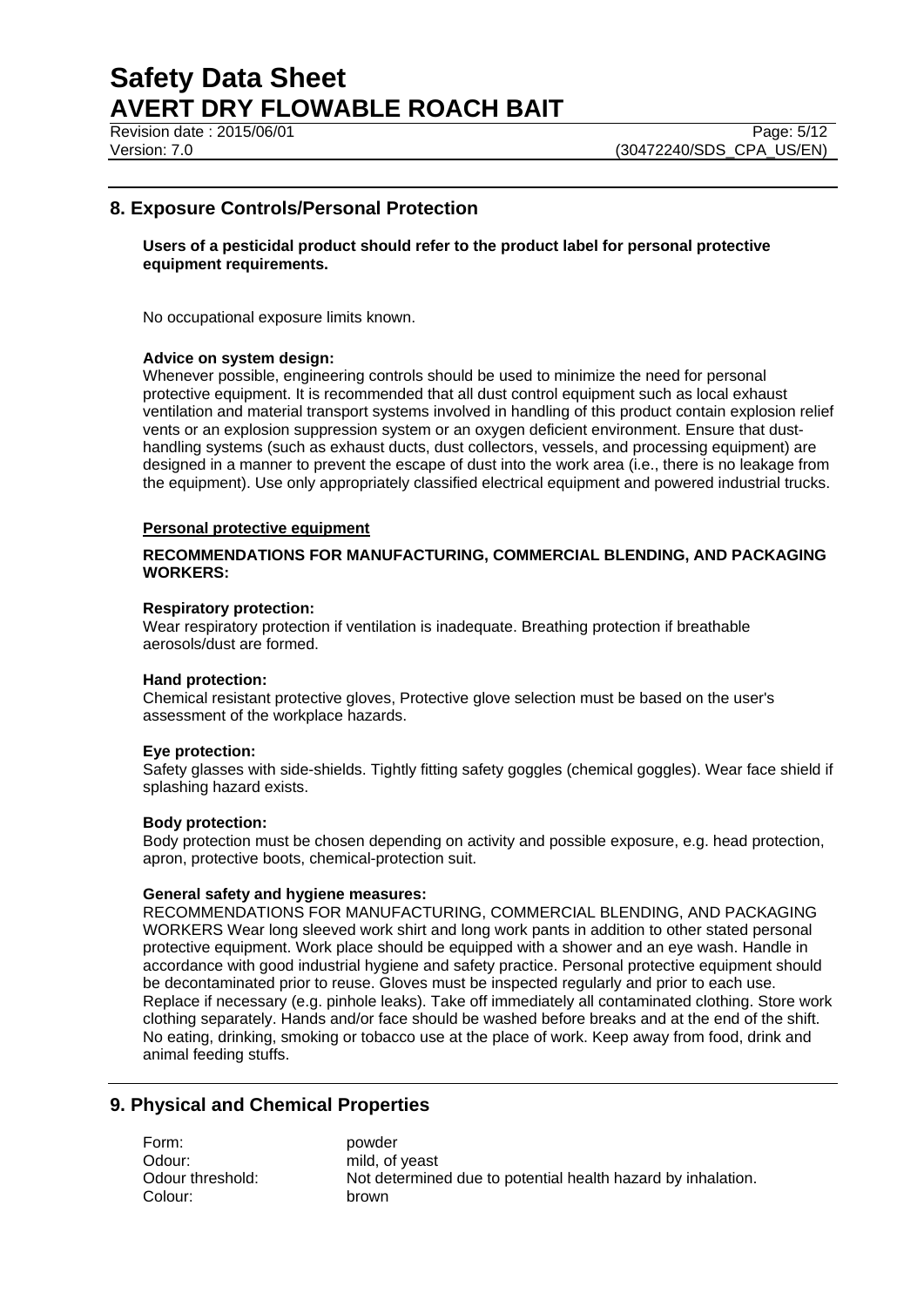Revision date : 2015/06/01

| pH value:              | approx. $4 - 6$                                                                                      |  |
|------------------------|------------------------------------------------------------------------------------------------------|--|
| Melting point:         | $(1\%$ (m), 20 °C)<br>> 20 °C                                                                        |  |
| Boiling point:         |                                                                                                      |  |
| Flash point:           | The product is a non-volatile solid.                                                                 |  |
|                        | not applicable                                                                                       |  |
| Lower explosion limit: | As a result of our experience with this                                                              |  |
|                        | product and our knowledge of its                                                                     |  |
|                        | composition we do not expect any                                                                     |  |
|                        | hazard as long as the product is used                                                                |  |
|                        | appropriately and in accordance with                                                                 |  |
|                        | the intended use.                                                                                    |  |
| Upper explosion limit: | As a result of our experience with this                                                              |  |
|                        | product and our knowledge of its                                                                     |  |
|                        | composition we do not expect any                                                                     |  |
|                        | hazard as long as the product is used                                                                |  |
|                        | appropriately and in accordance with                                                                 |  |
|                        | the intended use.                                                                                    |  |
| Bulk density:          | approx. 619.4 kg/m3<br>(23 °C)                                                                       |  |
|                        | Apparent density after tamping                                                                       |  |
| Vapour density:        | not applicable                                                                                       |  |
| Self-ignition          | not determined                                                                                       |  |
| temperature:           |                                                                                                      |  |
| Thermal decomposition: | carbon monoxide, carbon dioxide                                                                      |  |
|                        | Stable at ambient temperature. If product is heated above                                            |  |
|                        | decomposition temperature toxic vapours may be released. To                                          |  |
|                        | avoid thermal decomposition, do not overheat.                                                        |  |
| Solubility in water:   | insoluble                                                                                            |  |
| Evaporation rate:      | not applicable                                                                                       |  |
| Other Information:     | If necessary, information on other physical and chemical<br>parameters is indicated in this section. |  |

## **10. Stability and Reactivity**

#### **Reactivity**

No hazardous reactions if stored and handled as prescribed/indicated.

Corrosion to metals: Corrosive effects to metal are not anticipated.

Oxidizing properties: Not an oxidizer.

## **Chemical stability**

The product is stable if stored and handled as prescribed/indicated.

#### **Possibility of hazardous reactions**

No hazardous reactions if stored and handled as prescribed/indicated.

#### **Conditions to avoid**

Avoid all sources of ignition: heat, sparks, open flame. Avoid prolonged storage. Avoid electro-static discharge. Avoid contamination. Avoid prolonged exposure to extreme heat. Avoid extreme temperatures. This product may form an explosive mixture if: 1. the dust is suspended in the atmosphere as a dust cloud AND 2. the concentration of the dust is above the lower explosion limit (LEL) AND 3. the limiting oxygen concentration (LOC) is exceeded.

#### **Incompatible materials**

Version: 7.0 (30472240/SDS\_CPA\_US/EN)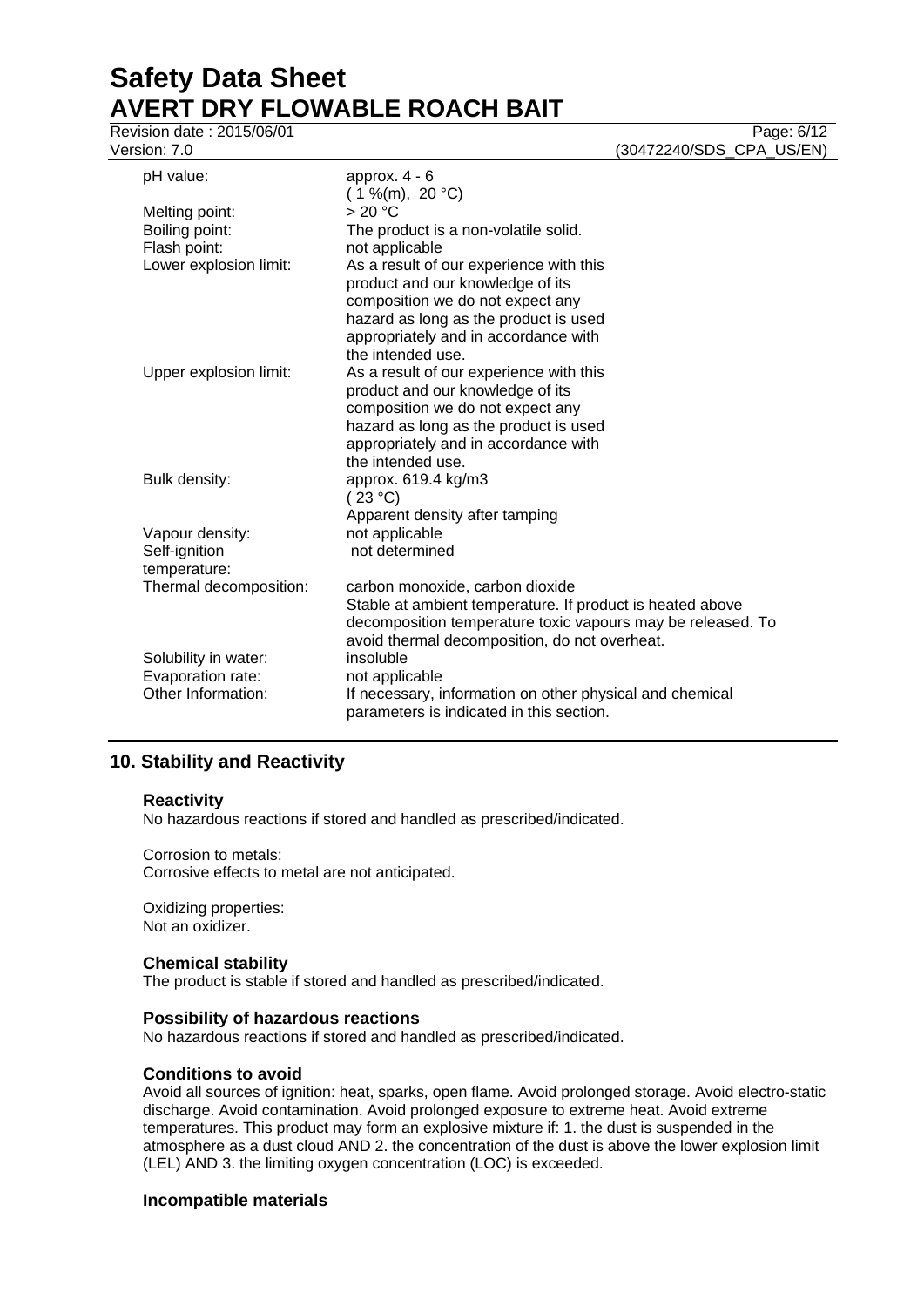Revision date : 2015/06/01 Page: 7/12

Version: 7.0 (30472240/SDS\_CPA\_US/EN)

caustics

#### **Hazardous decomposition products**

Decomposition products:

Hazardous decomposition products: No hazardous decomposition products if stored and handled as prescribed/indicated.

Thermal decomposition: Possible thermal decomposition products: carbon monoxide, carbon dioxide Stable at ambient temperature. If product is heated above decomposition temperature toxic vapours may be released. To avoid thermal decomposition, do not overheat.

## **11. Toxicological information**

#### **Primary routes of exposure**

Routes of entry for solids and liquids are ingestion and inhalation, but may include eye or skin contact. Routes of entry for gases include inhalation and eye contact. Skin contact may be a route of entry for liquefied gases.

## **Acute Toxicity/Effects**

Acute toxicity

Assessment of acute toxicity: Relatively nontoxic after single ingestion. Slightly toxic after short-term skin contact.

Oral

Type of value: LD50 Species: rat (male/female) Value: > 5,000 mg/kg No mortality was observed. The product has not been tested. The statement has been derived from substances/products of a similar structure or composition.

Inhalation

The product has not been tested. The statement has been derived from the properties of the individual components.

Type of value: ATE Value: > 5.0000 mg/l Determined for dust

*Information on: Abamectin Type of value: LC50 Species: rat Value: > 0.034 mg/l (OECD Guideline 403) Exposure time: 4 h* ----------------------------------

**Dermal** 

Type of value: LD50 Species: rabbit (male/female) Value: > 2,000 mg/kg No mortality was observed. The product has not been tested. The statement has been derived from substances/products of a similar structure or composition.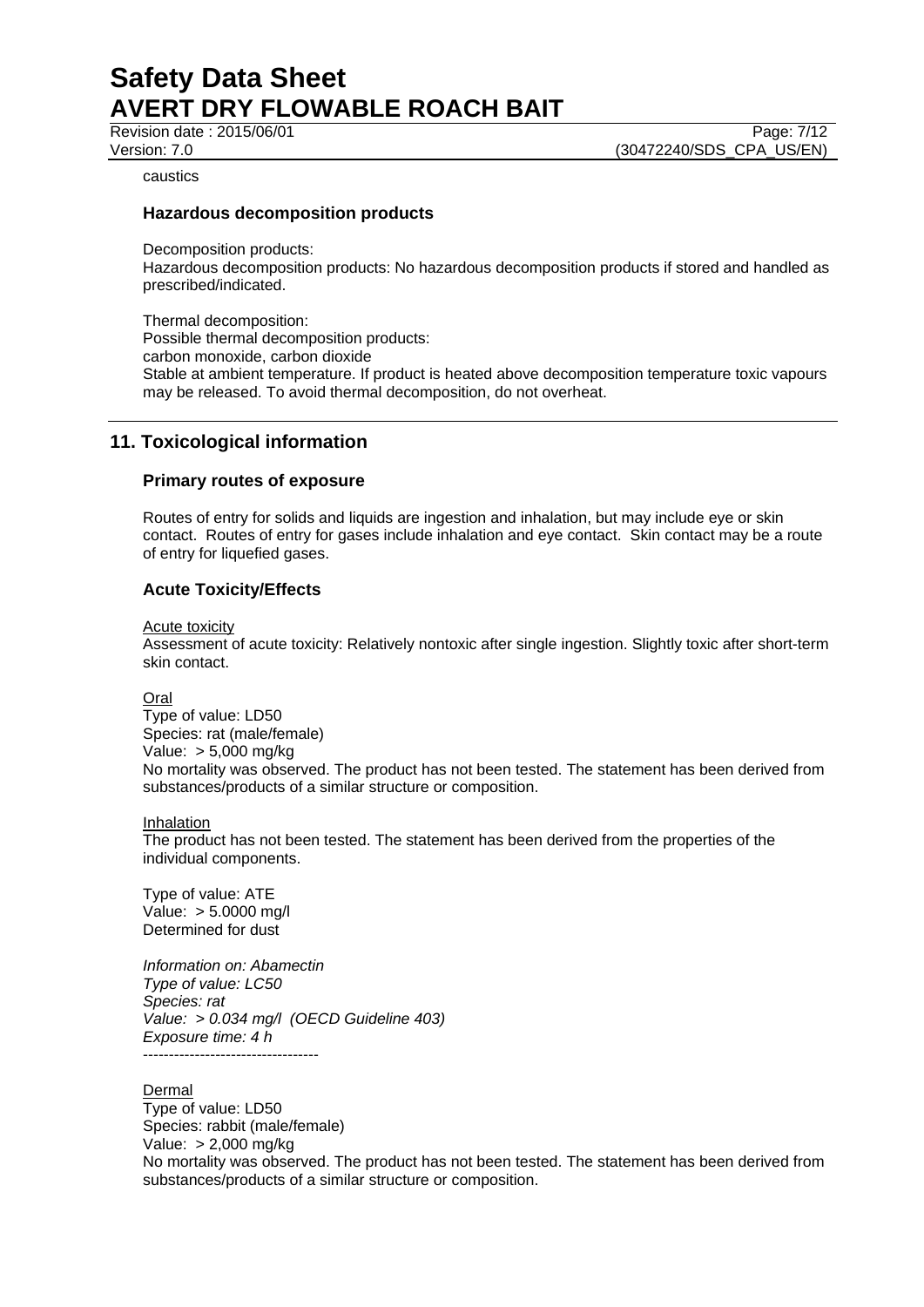Revision date : 2015/06/01 Page: 8/12

Version: 7.0 (30472240/SDS\_CPA\_US/EN)

Irritation / corrosion

Assessment of irritating effects: May cause slight but temporary irritation to the eyes. Contact may result in skin irritation.

**Skin** Species: rabbit Result: non-irritant Method: Primary skin irritation test

Eye Species: rabbit Result: non-irritant Method: Primary eye irritation test

#### **Sensitization**

Assessment of sensitization: The product has not been tested. The statement has been derived from the properties of the individual components. There is no evidence of a skin-sensitizing potential.

*Information on: Abamectin Guinea pig maximization test Species: guinea pig Result: Non-sensitizing. Method: OECD Guideline 406* ----------------------------------

**Chronic Toxicity/Effects**

Repeated dose toxicity

Assessment of repeated dose toxicity: The product has not been tested. The statement has been derived from the properties of the individual components.

#### *Information on: Abamectin*

*Assessment of repeated dose toxicity:* Repeated inhalation exposure to small quantities may affect certain organs.

*Repeated oral exposure to small quantities may affect certain organs.*

----------------------------------

#### Genetic toxicity

Assessment of mutagenicity: The product has not been tested. The statement has been derived from the properties of the individual components. Mutagenicity tests revealed no genotoxic potential.

#### **Carcinogenicity**

Assessment of carcinogenicity: The product has not been tested. The statement has been derived from the properties of the individual components. The results of various animal studies gave no indication of a carcinogenic effect.

#### Reproductive toxicity

Assessment of reproduction toxicity: The product has not been tested. The statement has been derived from the properties of the individual components. The results of animal studies gave no indication of a fertility impairing effect.

#### **Teratogenicity**

Assessment of teratogenicity: The product has not been tested. The statement has been derived from the properties of the individual components.

*Information on: Abamectin*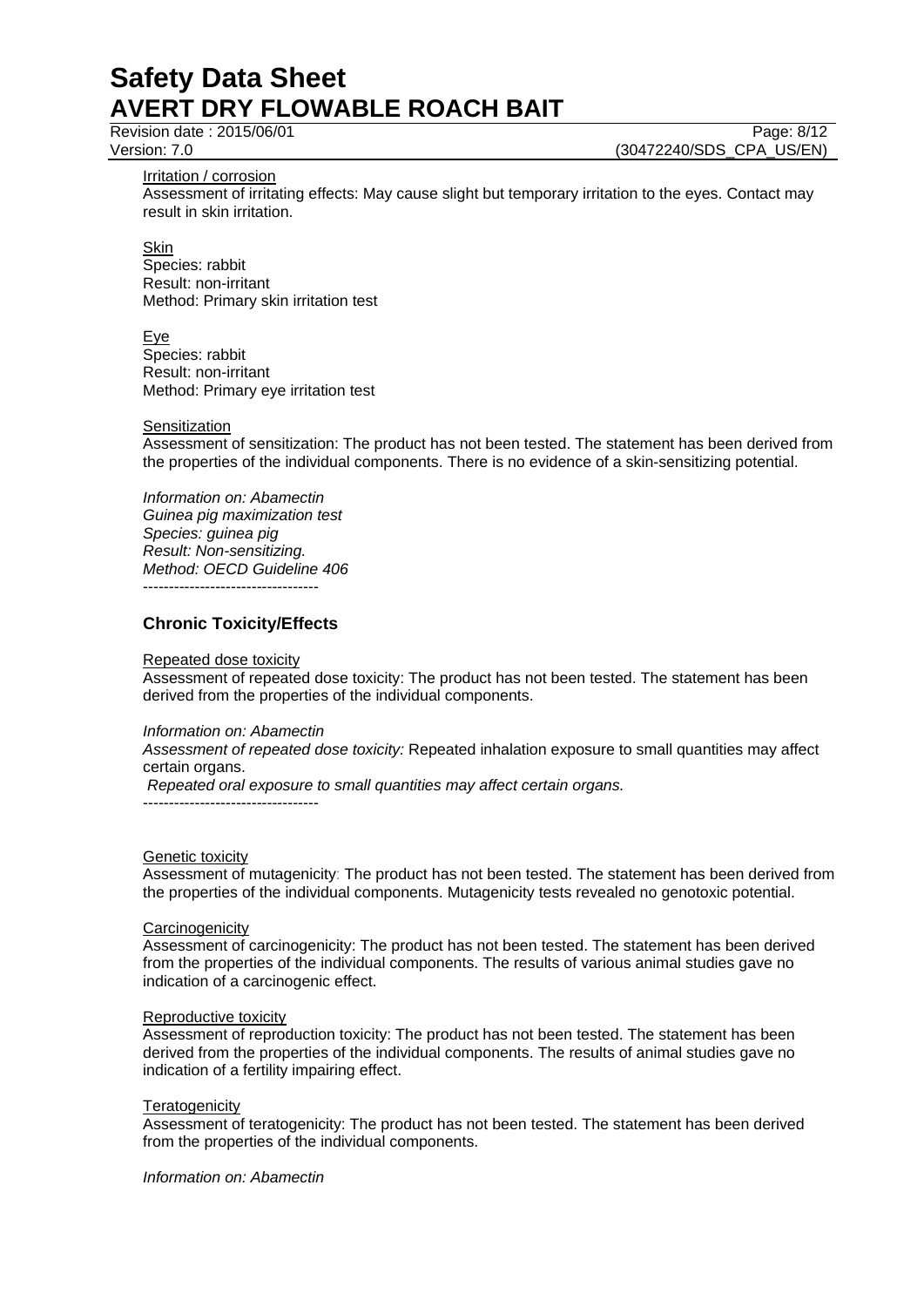Revision date : 2015/06/01 Page: 9/12

Version: 7.0 (30472240/SDS\_CPA\_US/EN)

*Assessment of teratogenicity: Indications of possible developmental toxicity/teratogenicity were seen in animal studies.*

*Causes developmental effects in animals at high, maternally toxic doses.* ----------------------------------

## **Symptoms of Exposure**

No significant reaction of the human body to the product known.

## **12. Ecological Information**

#### **Toxicity**

Aquatic toxicity Assessment of aquatic toxicity: Very toxic (acute effect) to fish. Very toxic (acute effect) to aquatic invertebrates. Acutely toxic for aquatic plants.

#### Toxicity to fish

*Information on: Abamectin LC50 (96 h) 0.0087 mg/l, Oncorhynchus mykiss (OECD 203; ISO 7346; 92/69/EEC, C.1, Flow through.) LC50 (96 h) 0.0036 mg/l, Oncorhynchus mykiss* ----------------------------------

Aquatic invertebrates

*Information on: Abamectin EC50 (48 h) 0.00034 mg/l, Daphnia magna* ----------------------------------

#### Aquatic plants

*Information on: Abamectin EC50 (72 h) > 6.1 mg/l, Pseudokirchneriella subcapitata (OECD Guideline 201, static) EC50 (72 h) > 100 mg/l, Pseudokirchneriella subcapitata (static)* ----------------------------------

## **Persistence and degradability**

Assessment biodegradation and elimination (H2O) The product has not been tested. The statement has been derived from the properties of the individual components.

## **Bioaccumulative potential**

Assessment bioaccumulation potential The product has not been tested. The statement has been derived from the properties of the individual components.

Assessment bioaccumulation potential

*Information on: Abamectin*

*Accumulation in organisms is not to be expected.*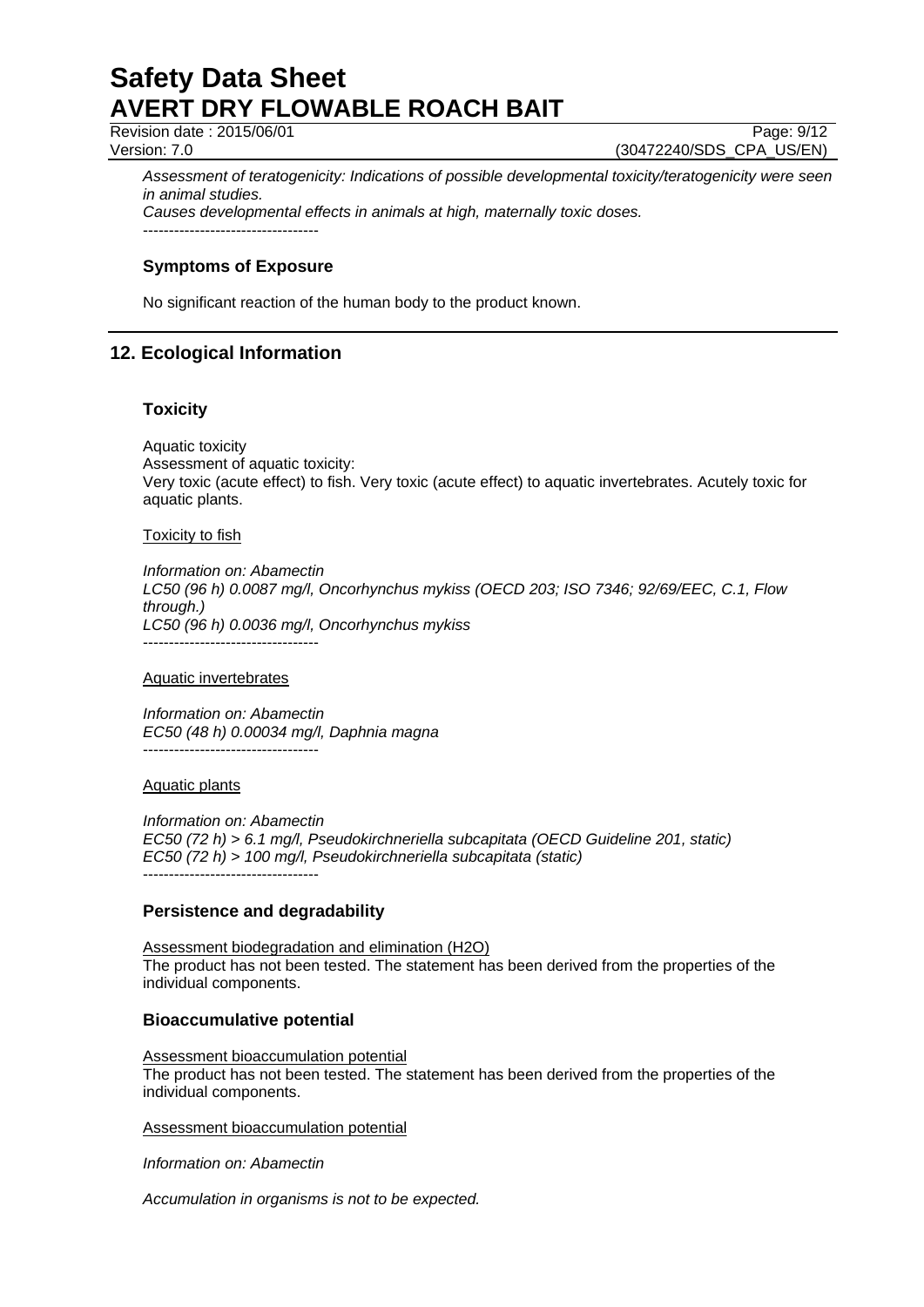Revision date : 2015/06/01 Version: 7.0 (30472240/SDS\_CPA\_US/EN)

----------------------------------

## **Mobility in soil**

Assessment transport between environmental compartments The product has not been tested. The statement has been derived from the properties of the individual components.

*Information on: Abamectin*

*low mobility in soil*

----------------------------------

## **13. Disposal considerations**

#### **Waste disposal of substance:**

Pesticide wastes are regulated. If pesticide wastes cannot be disposed of according to label instructions, contact the State Pesticide or Environmental Control Agency or the Hazardous Waste representative at the nearest EPA Regional Office for guidance.

#### **Container disposal:**

Rinse thoroughly at least three times (triple rinse) in accordance with EPA recommendations. Consult state or local disposal authorities for approved alternative procedures such as container recycling. Recommend crushing, puncturing or other means to prevent unauthorized use of used containers.

## **14. Transport Information**

**Land transport** USDOT

Not classified as a dangerous good under transport regulations

| Sea transport<br><b>IMDG</b>                                                                                 |                                                                                                                    |
|--------------------------------------------------------------------------------------------------------------|--------------------------------------------------------------------------------------------------------------------|
| Hazard class:<br>Packing group:<br>ID number:<br>Hazard label:<br>Marine pollutant:<br>Proper shipping name: | 9<br>Ш<br>UN 3077<br>9, EHSM<br>YES.<br>ENVIRONMENTALLY HAZARDOUS SUBSTANCE, SOLID, N.O.S.<br>(contains ABAMECTIN) |
| Air transport<br><b>IATA/ICAO</b>                                                                            |                                                                                                                    |
| Hazard class:<br>Packing group:<br>ID number:<br>Hazard label:<br>Proper shipping name:                      | 9<br>Ш<br>UN 3077<br>9. EHSM<br>ENVIRONMENTALLY HAZARDOUS SUBSTANCE, SOLID, N.O.S.<br>(contains ABAMECTIN)         |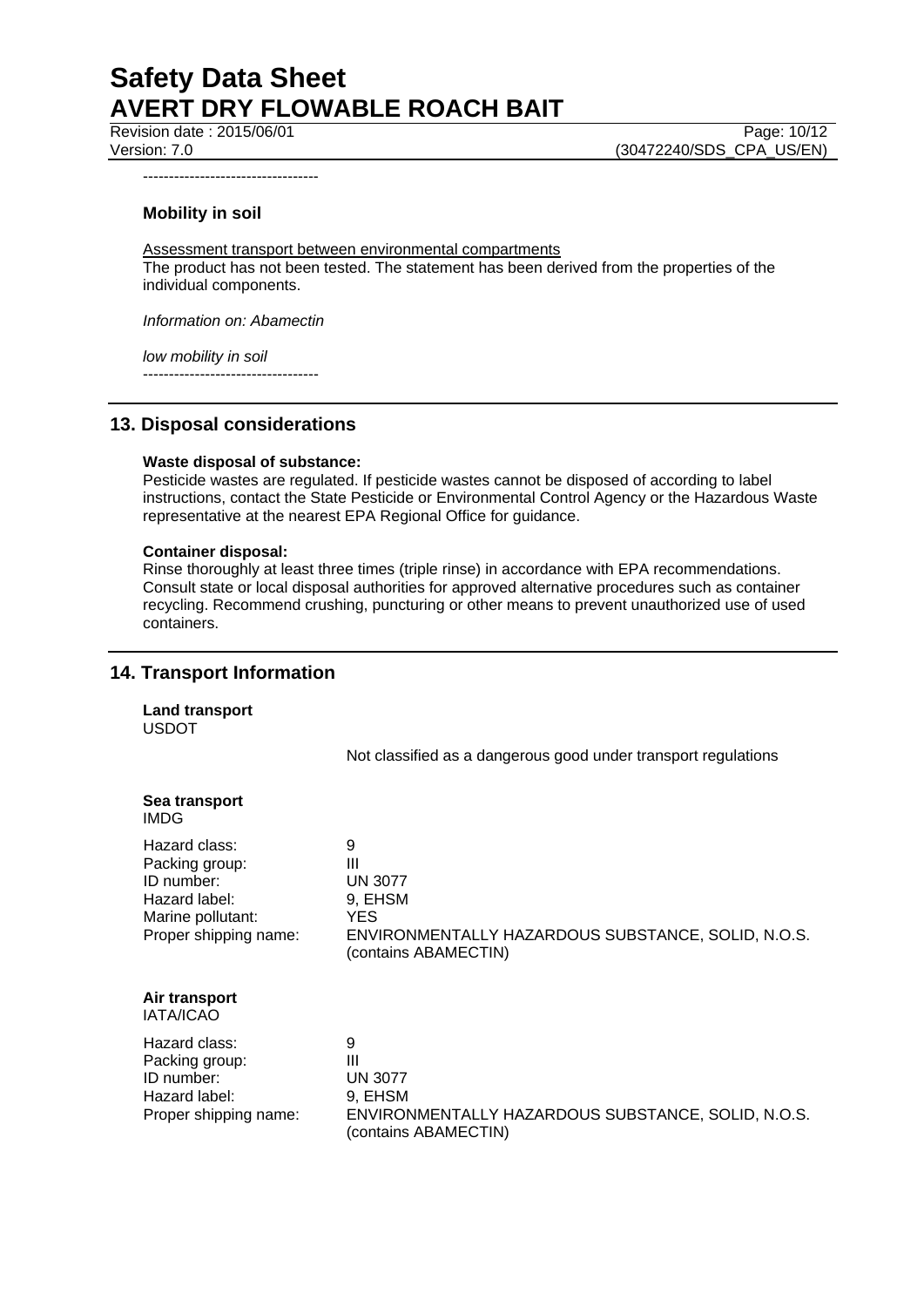Revision date : 2015/06/01 Page: 11/12

## **15. Regulatory Information**

#### **Federal Regulations**

**Registration status:**

Crop Protection TSCA, US released / exempt

Chemical TSCA, US blocked / not listed

**EPCRA 311/312 (Hazard categories):** Acute; Chronic

#### **State regulations**

| <b>State RTK</b> | <b>CAS Number</b> | <b>Chemical name</b> |
|------------------|-------------------|----------------------|
| PА               | 112945-52-5       | Silica               |
| МA               | 112945-52-5       | Silica               |

#### **CA Prop. 65:**

CA PROP 65: An assessment has determined that there is no significant risk present.

#### **NFPA Hazard codes:**

Health : 1 Fire: 2 Reactivity: 1 Special:

#### **Labeling requirements under FIFRA**

This chemical is a pesticide product registered by the Environmental Protection Agency and is subject to certain labeling requirements under federal pesticide law. These requirements differ from the classification criteria and hazard information required for safety data sheets, and workplace labels of non-pesticide chemicals. Following is the hazard information as required on the pesticide label.

CAUTION: KEEP OUT OF REACH OF CHILDREN. KEEP OUT OF REACH OF DOMESTIC ANIMALS. HARMFUL IF SWALLOWED. HARMFUL IF INHALED. HARMFUL IF ABSORBED THROUGH SKIN Avoid inhalation of dusts. Avoid contact with the skin, eyes and clothing. Wash thoroughly after handling.

## **16. Other Information**

#### **SDS Prepared by:**

BASF NA Product Regulations SDS Prepared on: 2015/06/01

We support worldwide Responsible Care® initiatives. We value the health and safety of our employees, customers, suppliers and neighbors, and the protection of the environment. Our commitment to Responsible Care is integral to conducting our business and operating our facilities in